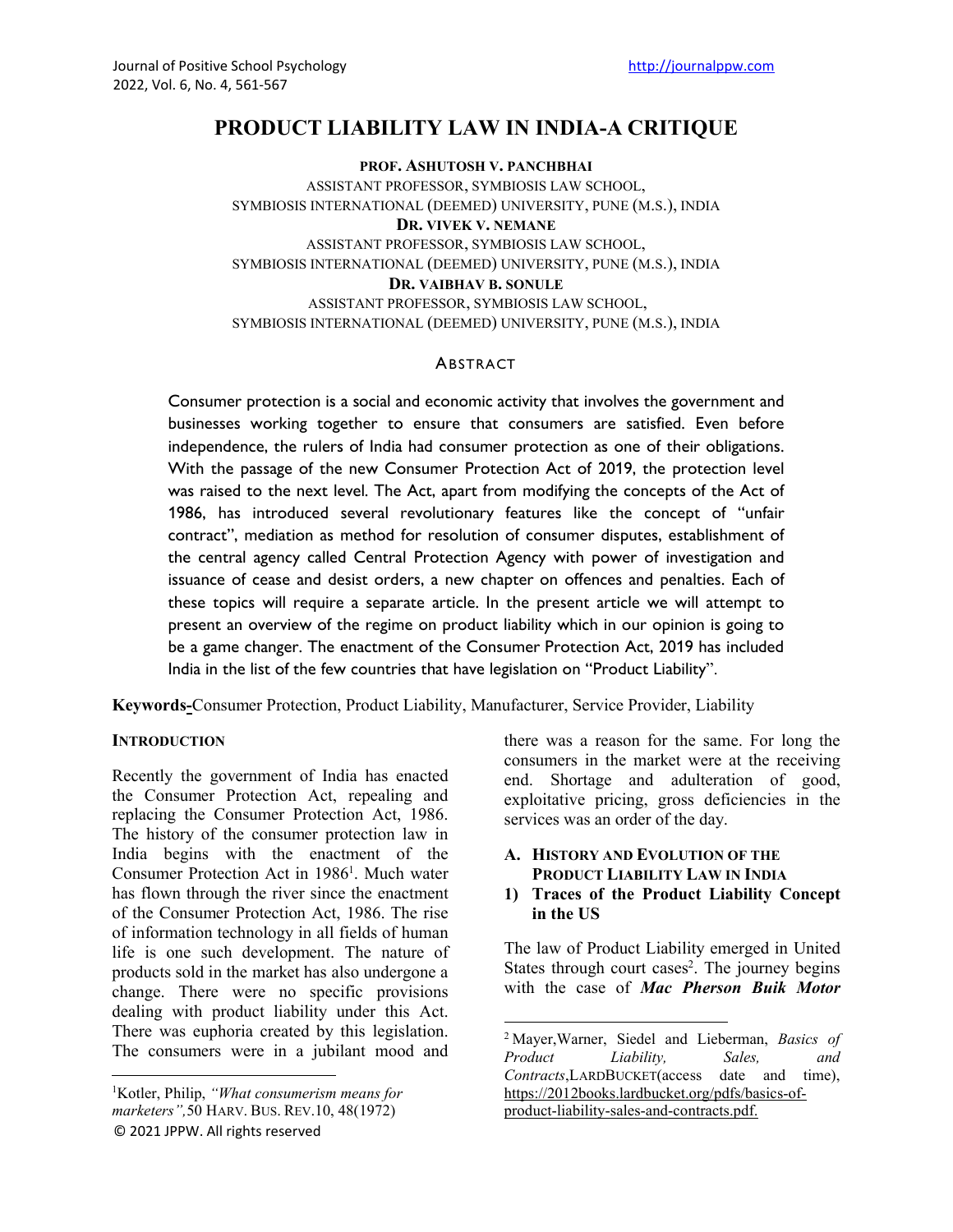*Co3* decided which acknowledged the concept of product liability in 1916. This was followed by the case of *Henningsen v. Bloomfield Motors Inc*<sup>4</sup> decided in 1960 and then the case of *Greenman v. Yuba Power Products, Inc <sup>5</sup>* decided in 1963, wherein the Supreme Court of California State formulated and adopted the doctrine of strict liability in tort for defective products. In *Vandermark V. Ford Motor*  Co<sup>6</sup> decided in 1964 the liability was extended to all parties including the retailer of the products and in *Elmore v. American Motors Corporation <sup>7</sup>* the protective umbrella of this doctrine was extended to benefit even innocent bystanders randomly injured by the defective products. From the above-mentionedcases it can be observed that the automobile manufacturing sector in United States has contributed to the origin and development of the doctrine of product liability<sup>8</sup>.

### **2) Need and Evolution of the concept of Product Liability in India**

Indian Legal system was not new to the concept of Product Liability. The Sale of Goods Act, Law of Torts, Indian Penal Code, Prevention of Food Adulteration Act, Weight and Measurements Act, Monopolies and Restrictive Trade Practices Act could be said to be some amongst several legislations in existence in India which could be summoned by a consumer who was a victim of defective and hazardous goods, over pricing, under weighing, perennial shortage due to hoarding, and adulteration of the goods; gross deficiencies in various kinds of services like banking, housing, insurance, communication, transportation and especially

6 Vandermark V. Ford Motor Co, 391 P 2d. 164 (1964)

the medical services  $9$ . However, these legislations utterly failed to inspire any confidence in the mind of the consumer. This frustration of the consumer was due to several reasons but the primary reasons were corruption, lack of commitment and accountability of the public servant invested with the power to regulate the market and the market operators, and gross delay in administration of justice by the traditional courts coupled with the associated cost of the justice. In this pathetic scenario a consumer who was victim of the failed, dishonest and imperfect market preferred to suffer in silence rather than vindicate his grievance resulting in the casualty of the justice.

In this situation of despair, the Consumer Protection Act of 1986 kindled hopes in the minds of consumers. They found in this legislation a weapon which could help in tilting the balance in their favor and restoring to them their lost pride in the market. The legislation promised to secure to the consumer his real position i.e. he/she is a king of the market $10$ . The Act explicitly declared that it was enacted to offer better Protection to the interests of the consumers. This declaration was an acknowledgement of the existence of law(s), intended for protection of a consumer in the market and simultaneously, their inadequacy in protecting the interests of the consumers. For the first time the Consumer Protection Act recognized the specific rights of the consumer. However, these rights were not the enforceable but only hortatory in nature. The actual realization of the rights depended on some externalities which came in the form of other legislations like Competition Act. The beauty of thisact was the establishment of the three tired Consumer Disputes Redressal forums where the consumer is not required to pay any court fee nor is he/she required to hire the services of any lawyer. This Act of 1986 was on the statute book till 2019 i.e. for 33 years. During this

<sup>3</sup> MacPherson v. Buick Motor Co., 217 N.Y. 382, 111 N.E. 1050 (1916)

<sup>4</sup> Henningsen v. Bloomfield Motors, Inc., 32 N.J. 358, 161 A.2d 69 (N.J. 1960)

<sup>5</sup> Greenman v. Yuba Power Products, Inc, 59 Cal.2d 57 (1963)

<sup>7</sup> Elmore v. American Motors Corporation, 70 Cal.2d 578 (1969)

<sup>8</sup> Harland, D, *"The United Nations guidelines for consumer protection"*, 10 J. CONSUM. POLICY245, 266 (1987)

<sup>© 2021</sup> JPPW. All rights reserved

<sup>9</sup> Prasad A. R, *"Historical Evolution of Consumer Protection and Law in India"*, 11(3) JTCL132, 136 (2008).

<sup>10</sup>Rajanikanth, M, *Consumerism: A study on the Evolution of the Consumer Movement*, 41(10) Indian J. Mark. 4, 8 (2011).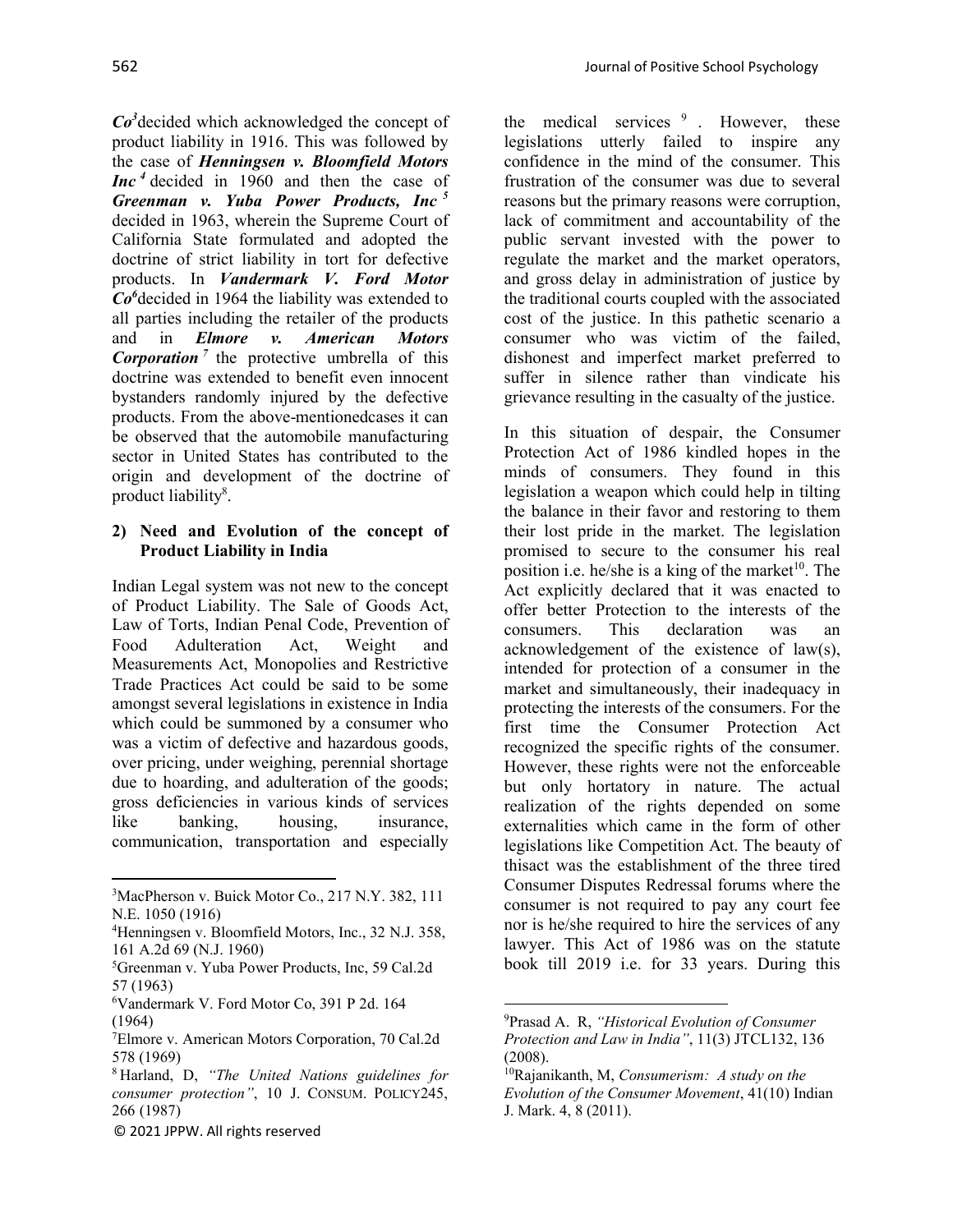period tremendous transformation has occurred in the market.

#### **3) Emergence of the new Consumer Protection Act, 2019**

There has been a dramatic change in the way the market operates and thanks to the emergence of information technology a new faceless market with no fixed physical boundaries has emerged. This has further widened the distance between the consumer and the trader or the service provider. New intermediaries have arrived. The altogether new products have arrived in the market challenging the abilities of the consumer to make any rational judgment regarding the utility and the effect of the product on the consumer <sup>11</sup> . The changed face of the market where the interest of the consumers are required to be protected and to address the difficulties experienced in implementation of the Consumer Protection Act and also to strengthen the Consumer Protection Act, perhaps, it was felt necessary to revamp the Act by repealing and enacting an altogether new legislation with new features and introducing new concepts and modifying some existing concepts. With this purpose the Consumer Protection Act of 2019has come in to existence.

### **B. CRITICAL ANATOMIZATION OF THE CONCEPT OF PRODUCT LIABILITY IN THE CONSUMER PROTECTION ACT, 2019**

The Consumer Protection Act of 2019 has a separate chapter on product liability. It can be said that with the enactment of this Act a new age of consumer protection has started in our country. In this section we shall see the scope of the product liability regime.

#### **1. Interpretation of the word 'Product'**

In common parlance words "product" and "goods" are synonymous. Even there can be a service product for e.g. insurance policy. Therefore, in the business sense a product could be tangible or an intangible thing. It could be an item of goods or a service. It is difficult to draw

© 2021 JPPW. All rights reserved

a water tight distinction between product on one hand and goods and services on the other hand. However, under the Consumer Protection Act product has been defined in a narrow sense in its Section 2(33). Interpreting the definition, it is understood that service products are beyond the reach of the product liability regime. The act separately defines the terms "product" and "goods" it can be said that the Act has made a distinction between "products" and "goods". **In view of this position it is submitted that the definition of the term "consumer", in the Act, is incomplete.** 

#### **2. Analyzing Definition of Product Liability**

When it comes to "product liability," it has been described as the obligation of a product maker or product seller, of any product or service, to pay for any harm caused to a customer by such faulty product created or sold, or by a deficiency in services connected thereto<sup>12</sup>. Thus the scope of the doctrine of "product liability", under the Consumer Protection Act is limited if we compare it with the doctrine laid down in the famous American case of *Elmore v. American Motors Corporation <sup>13</sup>* where the product manufacturer was held liable to the innocent bystanders randomly injured by the defective products, as the liability under the Act is confined to compensate the "consumer" which does not include the bystander. This is because the foundation of the action is the contractual relationship between the buyer of the product and the seller/manufacturer.

Another notable word in this definition of product liability is the word "harm". In order to understand the scope of product liability it will be necessary to understand the meaning of this word also. "Harm", with respect to product liability is defined under Section 2(22). This definition is not exhaustive though it covers majority of the different kinds of tangible and intangible losses which a consumer may suffer due to defective product or deficient service. The definition being inclusive one in an appropriate case the consumer forums can

<sup>11</sup> Singh Pratap, Grewal Joginder*, "Consumer protection in India: some issues and trends"*, 2(1) IJLTET 272, 276 (2013).

<sup>&</sup>lt;sup>12</sup>Consumer Protection Act, 2019,  $\S$  2(34), No. 35, Acts of Parliament, 2019 (India).

<sup>&</sup>lt;sup>13</sup>Elmore v. American Motors Corporation, 70 Cal.2d 578 (1969).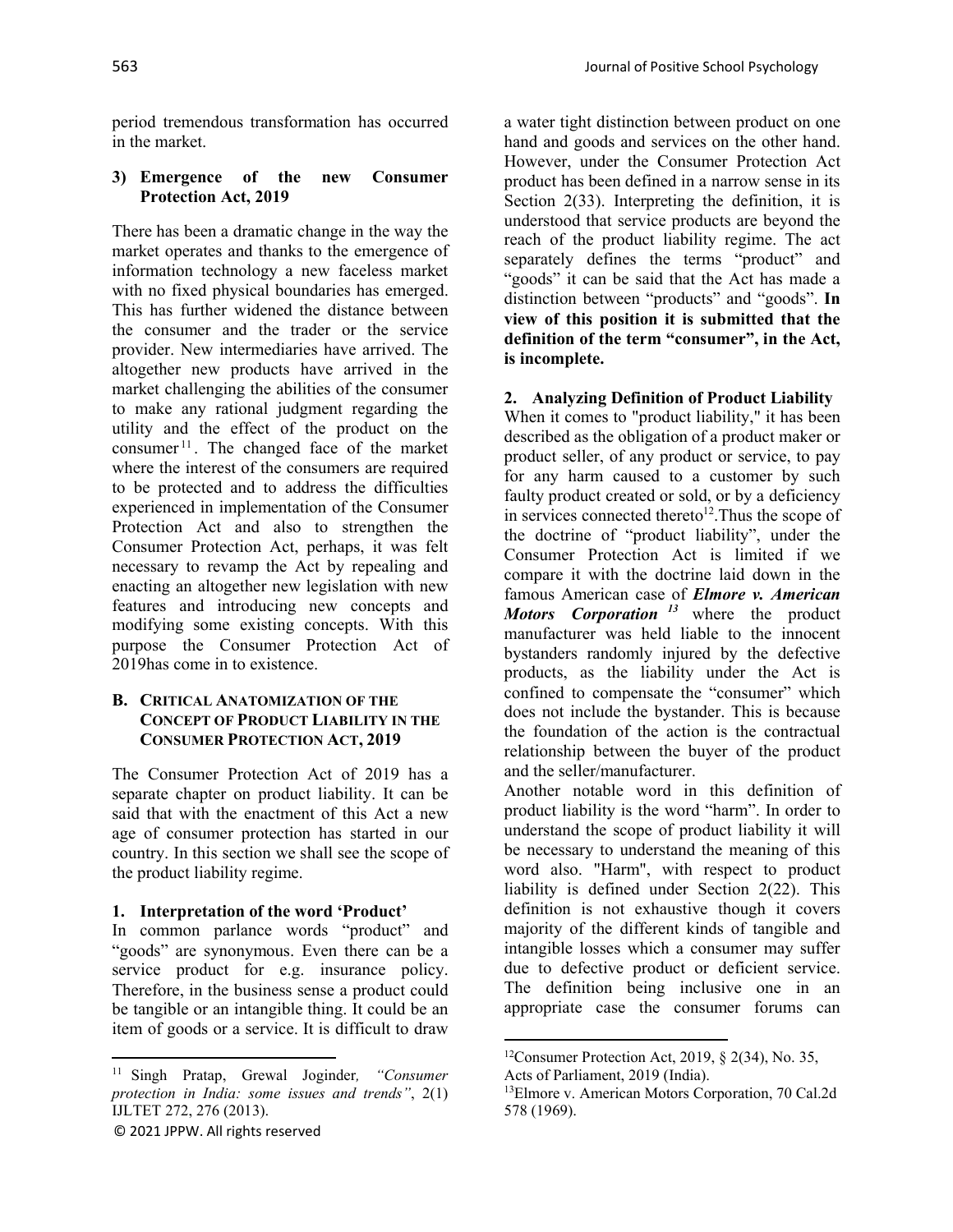recognize any other head of loss as "harm" within the definition of the Act.

### **3. Product Liability Action**

Having understood the meaning of the key words "product" and "product liability" it is imperative to now understand what "product liability action" means. The Act defines "product liability action" as a complaint brought by a person before such a District Commission, State Commission, or National Commission, as the case may be, in order to seek redress for the injury he has suffered.

Here we find one more deficiency in the drafting of the legislation. Because when the scope of product liability is confined to the harm suffered by the consumer how complaints can be filed by any other person (not being consumer) for the loss suffered by him? Although a complaint under the Act can be filed by any person on behalf of the consumer, the complaint is always for the loss suffered or borne by the consumer and not for the loss suffered by that person. As explained above the scope of the product liability action, under the Act, is confined to the harm suffered by the consumer. **Therefore, in the concluding part of the definition the words should have been "harm caused to the consumer".** There is one more problem with the drafting of this legislation and that is regarding drafting of definition of the term "complaint"14

**It is at once clear that whereas all other clauses of this definition contain some specific allegations the part dealing with product liability action does not contain any specific allegation. It appears to be explanatory in nature only. It would have been better had an explanation been added and word "product" added after the word "goods" in the second sub-clause.** 

### **4. Scope of Product Liability**

It is imperative to now understand the scope of the product liability claim under the Consumer Protection Act of 2019. We have already seen that the product liability can be fastened against the manufacturer/ seller of the product and the provider of services in relation to the product.

© 2021 JPPW. All rights reserved

However, *Section 83* of the Act dealing with the issue is again found to suffer from drafting deficiency. According to law, a complaint may bring a product liability action against a product seller, a product service provider, or a product manufacturer, as the matter could be, for any injury caused to him as a result of a faulty product.

In our opinion this provision is incomplete because a provider of service in relation to the product can be held responsible only for the deficiency in its services. It cannot be made responsible for the defect in goods. This position is also clear from the provisions dealing with definition of deficiency in service and also section 85 dealing with the scope of liability of the service provider in relation to the product. **Therefore, in our submission section 83 should be amended and the words "or deficiency in product service."** 

### **5. Extent of Liability of Manufacturer of Product**

The manufacturer of a product will liable to the consumer if the product has a defect and this defect causes him some harm. So, it becomes necessary to understand the meaning of the term defect in product. Generally, there are three types of defects in the product.

- i. Manufacturing defects means those defects that originate during the manufacturing process and often results from poor-quality materials or careless workmanship.
- ii. Design defect originates when the product design is intrinsically useless or dangerous irrespective of the fact that the product may have been manufactured with care.
- iii. Failure to warn defects which includes failure to provide sufficient relevant product warning or instructions to consume or operate the product.

A product manufacturer is liable under Section 84 of the Act if the product contains a defect of manufacture or there is any defect in the product design; or there is a digression from manufacturing specifications; or the product does not conform to the express warranty; or the product fails to provide clear instructions of proper usage to prevent any damage or any alerting concerning incorrect or improper usage. Thus, provisions of

<sup>&</sup>lt;sup>14</sup>Consumer Protection Act, 2019,  $\S$  2(6), No. 35, Acts of Parliament, 2019 (India).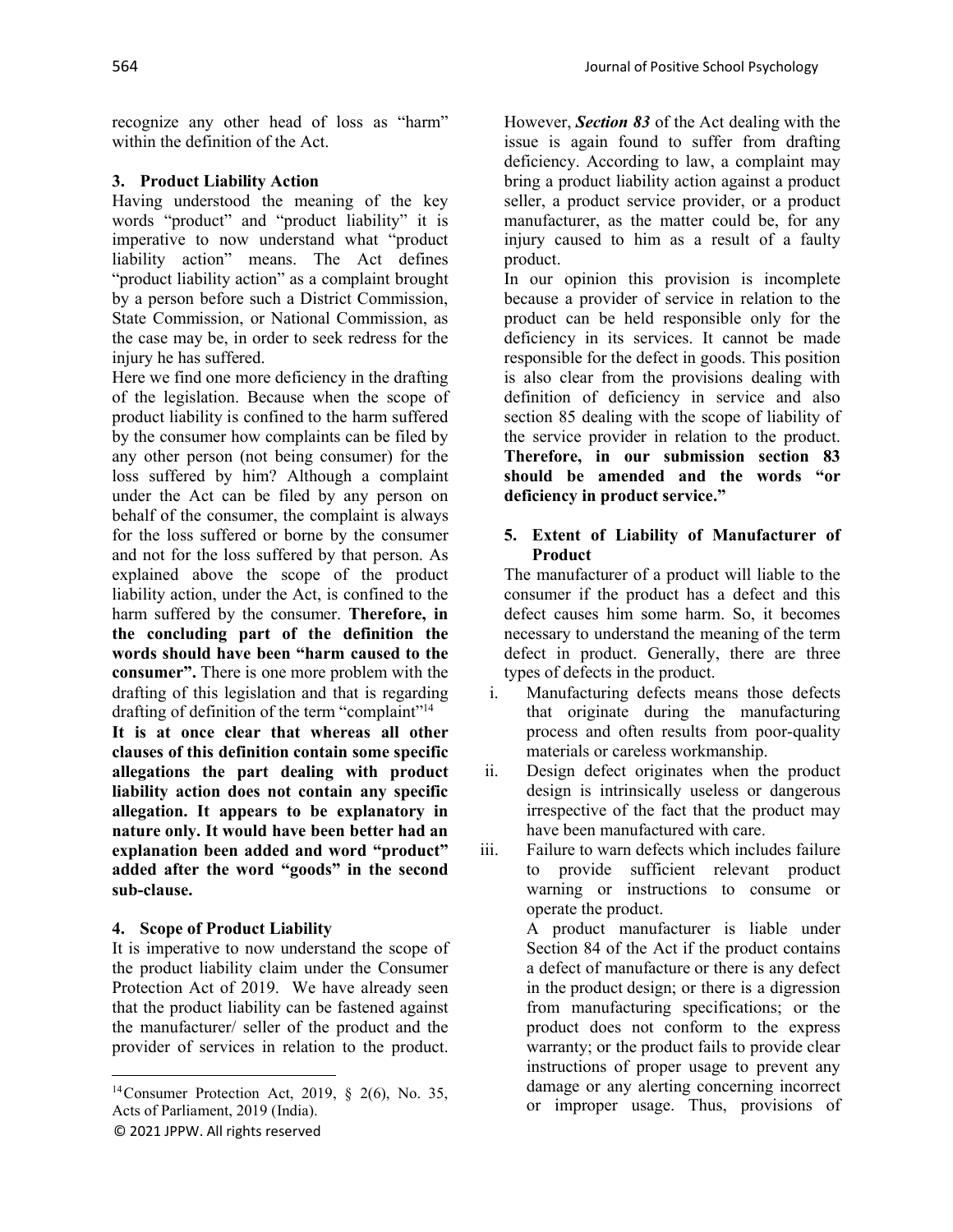section 84 are wider than the types of defects mentioned above. Here we want to submit that the words product fails to contain **shall be substituted by the words "he fails to give" to bring more clarity in the provision.** Section 84 incorporates the principle of absolute liability as in subsection (2) it declares that a product manufacturer shall be liable in a product liability action even if he proves that he was not negligent or fraudulent in making the express warranty of a product. Warranty could be either implied or express one. Section 84 is limited in its scope to the express warranty. Thus, as far as breach of implied warranty is concerned it seems to be beyond the scope of the product liability action.

## **6. Deficiency in Product Service**

The question of liability for deficiency in the product service is provided under section 85 of the Act which dictates that any service provider will be liable in the event of providing faulty, imperfect or deficient services. **In our opinion with the modifications and enlargement of the concept of "Deficiency in service" it was not necessary to enact the elaborate provision of section 85. Since the definition of complaint includes deficiency in service and also product liability action the provisions of section 85 appears to be superfluous and likely to cause the problems of interpretation and a tool in the hands of defense counsel.**

### **7. Extent of Liability of Seller of Product**

Section 86 provides that a seller of the product is liable if he has employed substantial control over the designing, testing, manufacturing, packaging or labeling of a product that caused harm; or if he has altered or modified the product and such alteration or modification was the substantial factor in causing the harm. The seller will also be liable if he made an explicit warranty of the product, independent and additional of any explicit warranties made by a manufacturer and such product failed to conform to such warranty introduced by the seller, causing the harm. Further, seller will also be held liable ifthe identity of product manufacturer is unknown and even if known, the service of

notice or process or warrant cannot be produced on him or he is not subject to the law which is in force in India or if it would not be possible to enforce any order passed or to be passed against him. This provision is significant from the perspective of consumer protection. It protects the consumer against the imported products where the manufacturer resides outside the territories of India. Also, the seller will be liable where there is failure on his part to undertake reasonable care in maintaining, inspecting. or assembling the product or when he fails to pass on the product manufacturer's warnings regarding the dangers involved with the product or instructions regarding the proper usage of the product while selling such product and such failure was the immediate cause of the harm.

## **8. Extent of Liability of Service Provider**

It has already been mentioned that the concept of product liability under the Act does not include "service product". It covers products which are otherwise goods. However, the law of product liability governs the service in relation to the product. A consumer of any service, within the meaning of the Act, is protected mainly by the concept of "deficiency in service". However, apart from deficiency in his service a service provider shall also be liable in a product liability actionif he failed to issue adequate warnings or instructions to the consumers to prevent any harm; or the service falls short of or does not confirm to the explicit warranty or the terms and conditions of the contract. Thus, the scope of liability of a service provider in relation to the product is wider than the liability of other service providers.

## **9. Defenses in the Product Liability Action**

While protecting the interests of consumers of product the Consumer Protection Act has not forgotten to protect the interests of the manufacturer/seller of the products. According to *Section 87* of the Act, a product liability claim cannot be made againstthe product seller if the product was altered, misused, or modified at the time of the damage. The product manufacturer shall not be liable in any product liability action on grounds of failure to give appropriate instructions or warnings, if an employer had acquired the product for use in the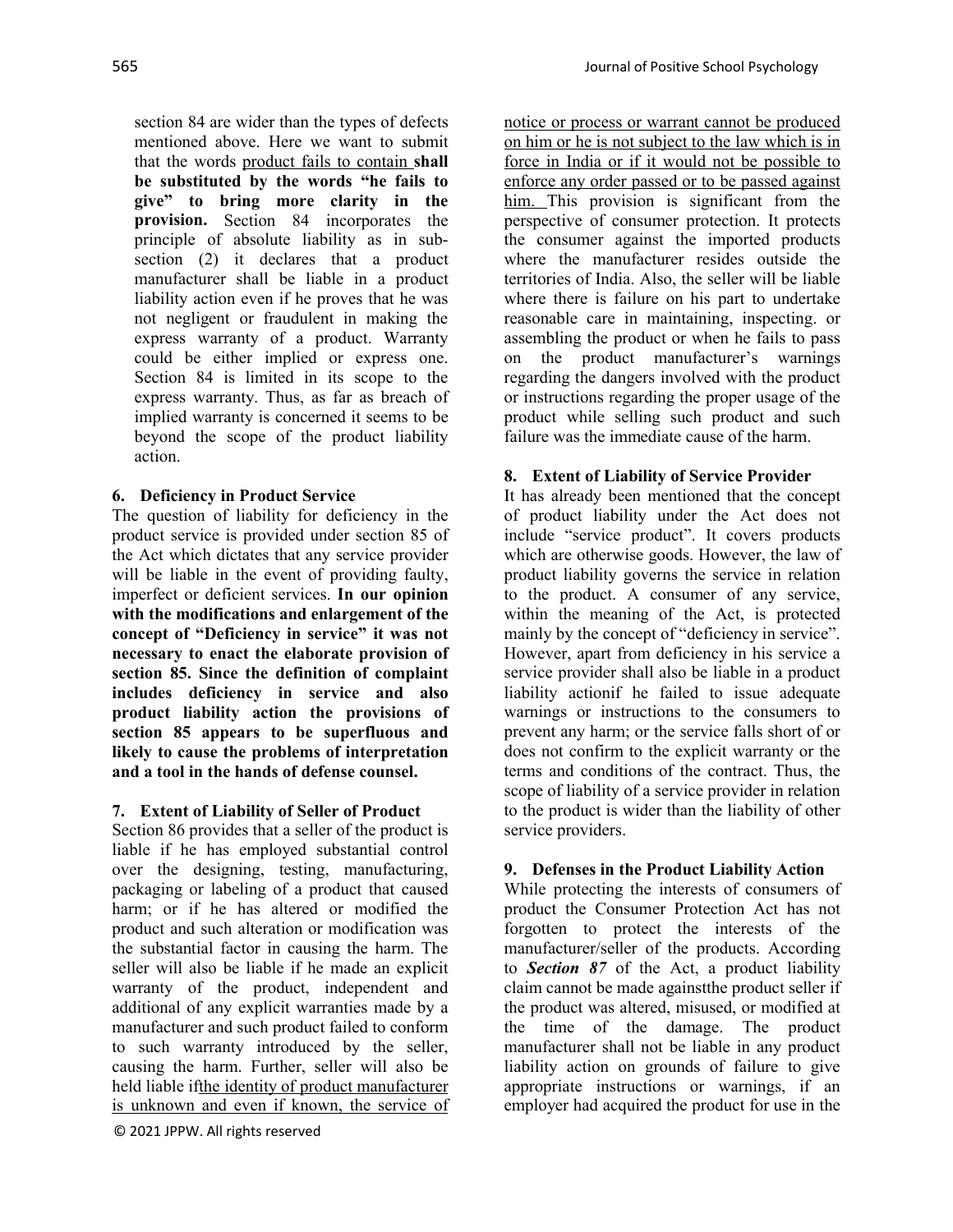workplace and the product manufacturer has issued sufficient instructions or warnings to such employer. The liability of the product manufacturer also does not arise, when the product was sold as a material or component to be used in another product, and the product maker provided the relevant warnings or instructions to the material or component purchaser, but the harm was caused to the complainant by use of the end product in which such component or material was used.

Further, there is no liability where the product was such that it was legally only meant to be used or dispensed by or under the supervision of an expert or a class of experts and the product manufacturer had exercised reasonable means to give the warnings or instructions for usage of such product to such expert or class of experts. Liability also cannot be fixed on the manufacturer where the consumer while using such product, was under the influence of alcohol or any prescription drug without being prescribed by a medical practitioner. Similarly, a product manufacturer will not be liable if he fails to provide such instructions or warnings about a danger from the product, which is obvious or commonly known to the user or consumer of such product or which, such user or consumer, ought to have known, considering the characteristics of such product.

### **10. Grant of Relief**

A consumer who is a victim of defective product can file a complaint before the District Consumer Disputes Redressal Commission<sup>15</sup>, a State Consumer Disputes Redressal Commission <sup>16</sup> or the National Disputes Redressal Commission, whoever has the jurisdiction<sup>17</sup>. On the claims for compensation being proved the appropriate commission can order payment of compensation. Compensation can be awarded for any mental or physical loss or damagebut not for any damage to the product

15Consumer Protection Act, 2019, § 2(15), No. 35, Acts of Parliament, 2019 (India).

16Consumer Protection Act, 2019, § 2(44), No. 35,

Acts of Parliament, 2019 (India).

<sup>17</sup>Consumer Protection Act, 2019,  $\S$  2(29), No. 35,

Acts of Parliament, 2019 (India).

© 2021 JPPW. All rights reserved

or to the premises on which the product is used.The commission's power to award compensation is, however, not confined to above heads. In an appropriate case it may award compensation for any other harm suffered by the consumer. The quantum of the compensation varies on a fact-to-fact basis for every case. Thus, the liability for the defective product is civil in nature and the remedy is by way of award of monetary compensation.

From the above discussion it is clear that the scope of the product liability action under the Consumer Protection Act of 2019 is wide enough to protect various interests of the consumers. It is indeed the part of human rights and the provisions are laudable one.

### **C. JUDICIAL ACUMEN OF THE PRODUCT LIABILITY CONCEPT IN INDIA**

In India, courts have dealt with product liability cases centered around the concepts of negligence and strict responsibility, but statutes have generally been quiet on the requirements for seller or manufacturer culpability for defective products and faulty services.

In *A.S. Mittal v. State of Uttar Pradesh*18in the year 1989, the Supreme Court reviewed a matter of law regarding product responsibility and concluded that the outcome will be determined by the facts and evidence provided. In the case of *Airbus Industrie v. Laura Howell Linton*<sup>19</sup> in the year 1994, an aircraft which was a scheduled passenger flight from Bombay to Bangalore, impacted earth nearly 2,300 feet before the runway began and promptly hit the boundary wall during an attempt to land at Bangalore airport. As a result, the aircraft's wings, fuselage, and other components disintegrated. This resulted in the death of 92 passengers and four crew members, while the remaining 54 people suffered injuries of different severity. In an action brought by the appellants to claim for compensation from Indian aircraft manufacturers, airlines, and airport authorities, the respondents claimed the Texas court to be a

<sup>18</sup>A.S. Mittal v. State of Uttar Pradesh, (1989) 3 SCC 223.

<sup>19</sup>Airbus Industrie v. Laura Howell Linton*,* 1994(5) Kar LJ 63.